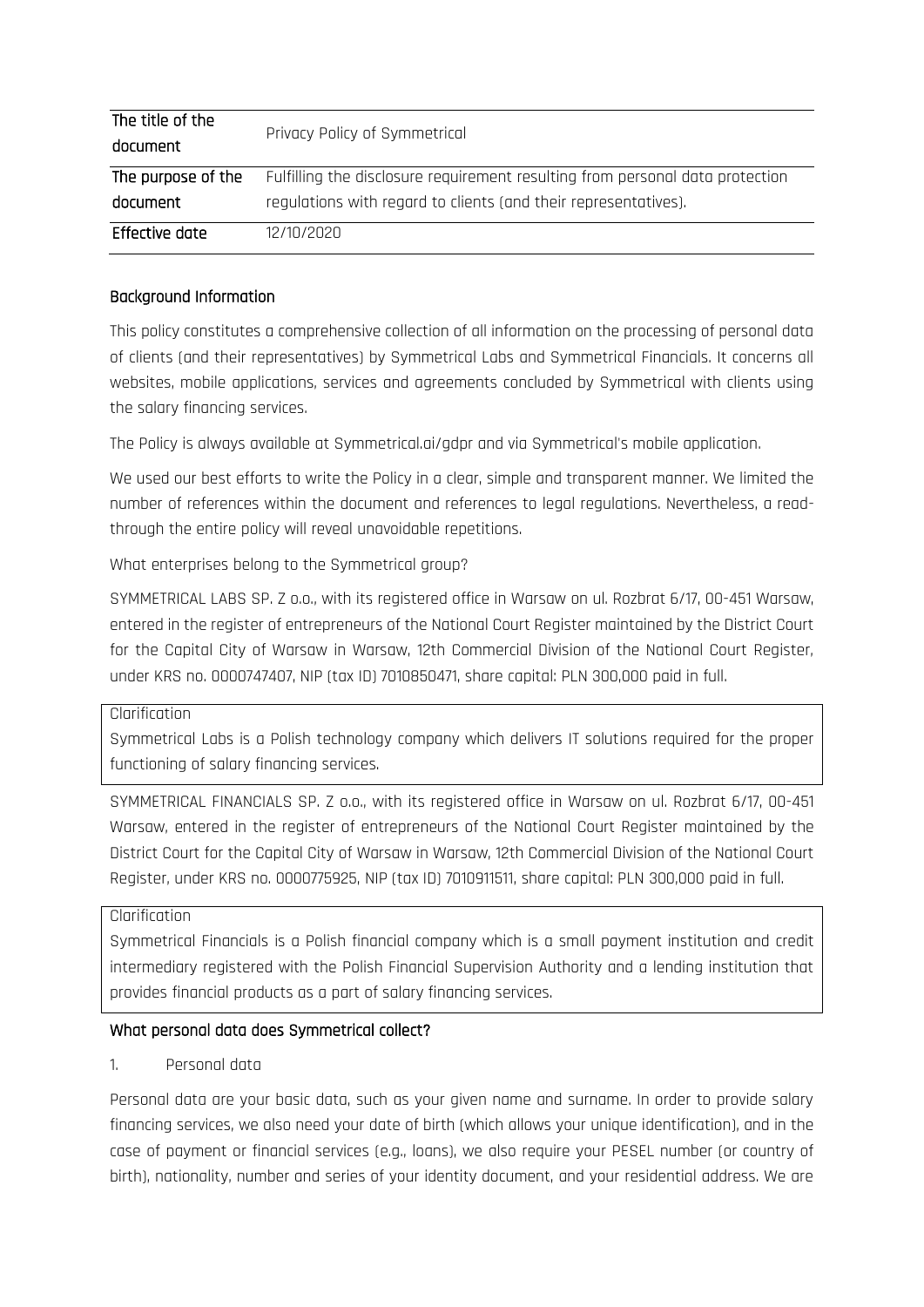obliged to collect those data by anti-money laundering regulations. In other cases, it might be necessary to collect other data as well, such as your NIP number (tax ID).

## 2. Contact details

Contact details are information that allows us to contact you directly. These are, above all, your phone number and email address. In some cases, it may be your mailing address (e.g., in the case of mail being exchanged via traditional post).

## 3. Data concerning the history of your cooperation with Symmetrical

We store information about the agreements that bind us, the related settlement of accounts, incurred expenses and about any possible complaints.

## 4. Economic and payment data

Usually, this is the number of the payment account you use for the purposes of settling accounts with Symmetrical, but it can also be other information, e.g., in the case of salary financing services or payment/ financial services, we may collect information on your income, expenses, property or, e.g., the number of your dependents. We may also collect similar information for people with whom you share a household.

## 5. Employment data

This is information about your employment and cooperation with ordering parties (regardless of its legal basis). This information concerns your seniority, type, and terms and conditions of your contract, your position, and method in which your salary is calculated.

### 6. Location data

If you use our salary financing services, and more specifically the service that enables you to register your working time, we will obtain information about your location through your device. These data are necessary to confirm your presence at work.

### 7. Correspondence history and conversation recordings

We strive to archive our correspondence and thus we will store all emails and letters exchanged with you. We may also record our phone conversations (which you will always be informed of before we start recording). In such a case, we will store the recording as well.

### 8. Device data

The use of our website or mobile application enables us to obtain information on the device that you use and how you use the app We collect that information to optimize our services and monitor issues related to IT security.

## 9. Data from third-party databases

In specific situations, we use third-party databases which enable us to supplement your data that we already have. We obtain your relevant consent which allows us to, e.g., inquire at the economic information bureau about any possible bills or loan payments that you may be overdue with.

10. Other data required under legal regulations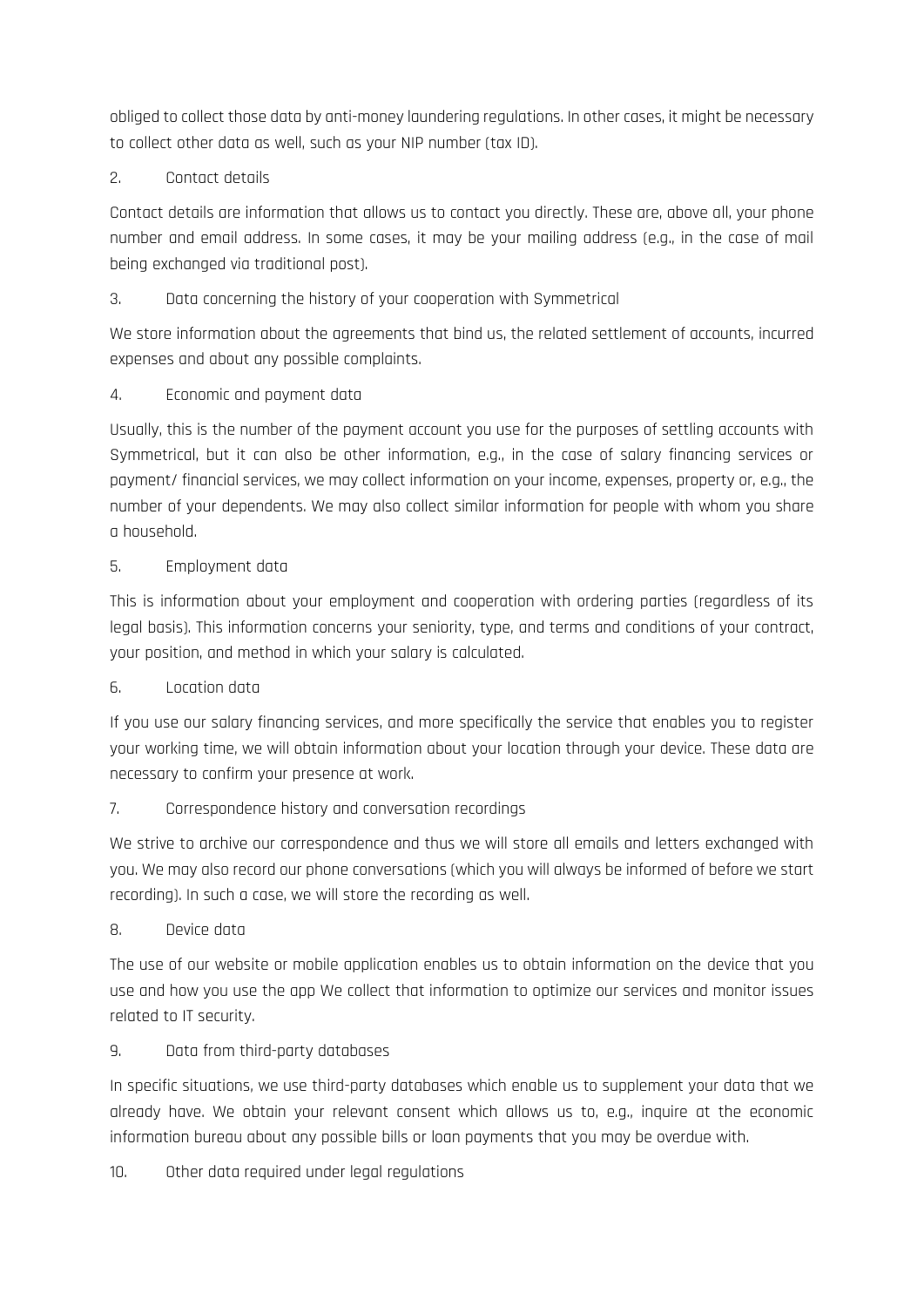Legal regulations impose numerous obligations on us with regard to certain situations, e.g., in the case of employment contracts, we must collect data provided for in the Labor Code. Therefore, in the case of many agreements, we will collect data not only for our own purposes, but also in relation to legal requirements and requirements imposed on us by authorities that supervise our activity.

## What is the purpose for which Symmetrical processes personal data?

## 1. Salary financing services

In order to conclude and perform the agreement concerning salary financing services, we can process your data without your consent. It should be emphasized that in this case, the data is used for the purposes of negotiating, preparing and concluding the agreement, and to ensure its efficient performance, e.g., by ensuring the possibility of unique identification. That purpose of processing concerns both Symmetrical Labs and Financials.

To fulfill this purpose, we will contact you via all the available communication channels, i.e., we will contact you by traditional post, email, text message, over the phone or using messages in the Mobile Application.

## 2. Payment and Financial products (limit, loan)

Our mobile application enables you to use financial services, and for this purpose we will process your data that enable us to conclude such an agreement. The scope of such data is usually broader than in the case of just salary financing services, but as in that case, the processing is based on the necessity to conclude and perform the agreement. This purpose applies to Symmetrical Financials, the entity that provides you with financial services.

To fulfill this purpose, we will contact you via all the available communication channels, i.e., we will contact you by traditional post, email, text message, over the phone or using messages in the Mobile Application.

## 3. Verification of creditworthiness and credit standing

If you are applying for access to financial products and during the period of the agreement concluded with us with regard to such a product, considering valid legal regulations (the Consumer Credit Act requires us to verify the lender's credit standing), the necessary conclusion and performance of the agreement, our legitimate interest as the controller of your data, we will verify and monitor your credit standing and creditworthiness, i.e., we will check whether you are able to pay loan installments and whether you actually pay off your debts. This purpose applies to Symmetrical Financials.

### 4. Quality testing

As we want to improve our services, we strive to monitor their quality on an ongoing basis.

Therefore, your data may be processed for the purposes of testing the quality of services. Having your convenience in mind, we will ask for your consent and the preferred contact channel with regard to this matter.

### 5. Marketing purposes

Sometimes we want to provide you with information on our services, present new releases or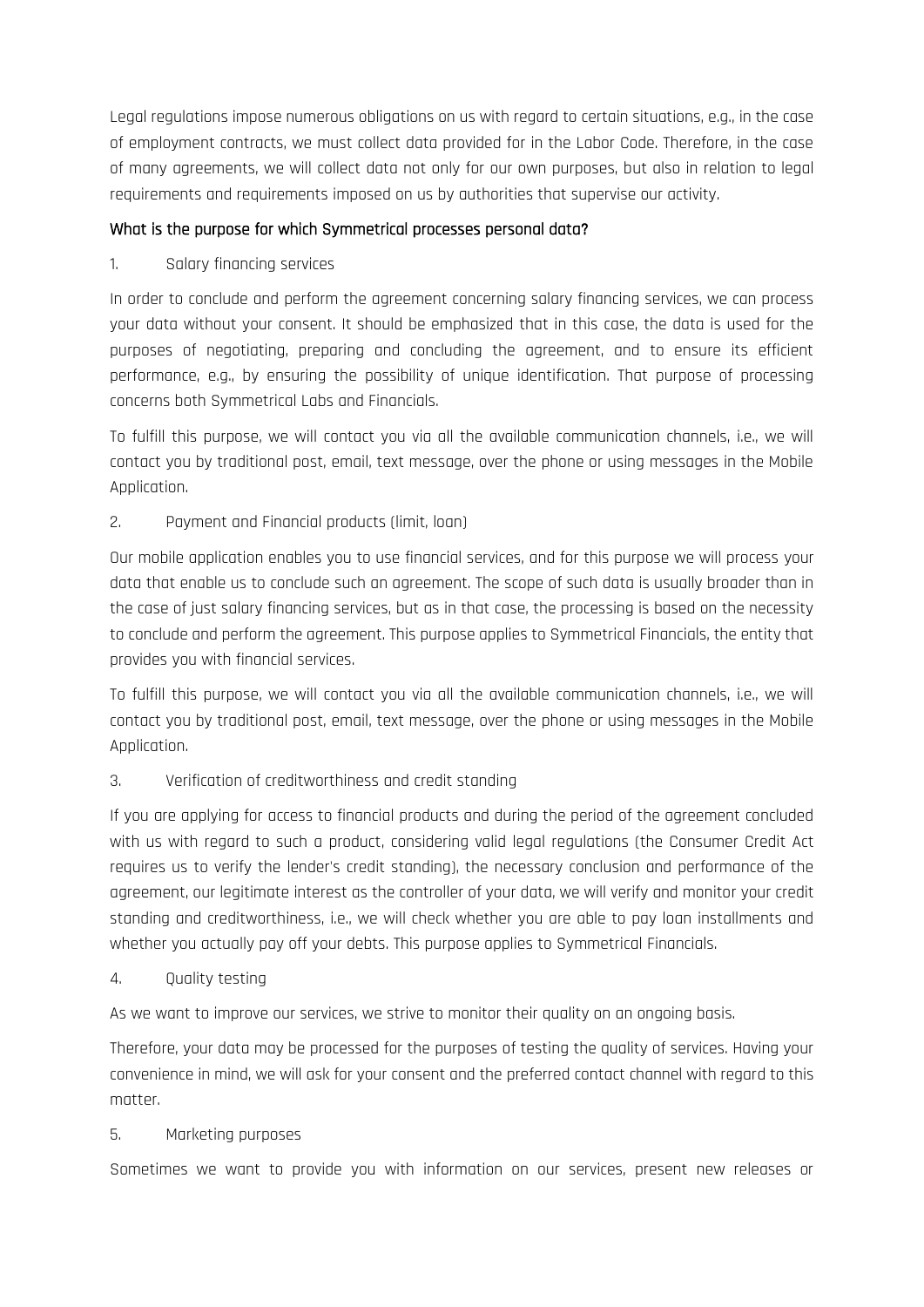encourage you to use our mobile application. In such a case, the data are processed for a marketing purpose on the basis of our legitimate interest as a data controller, but you have the right to object to such processing.

Additionally, wherever it is possible, we try to ask for your consent and the preferred channel of contact to ensure that you find the cooperation with Symmetrical highly convenient.

## 6. Correspondence exchange, newsletter

We collect your data that is necessary for sending our correspondence, usually in response to your interest in our services or inquiries concerning our services via our website, application (in particular via the contact form in the application), electronic mail and personally.

## 7. Assertion of claims and defense against claims

As the data controller, we have the right to process your data for the purposes of asserting our claims or defending against your claims. It is our legitimate purpose and it does not require your consent.

To fulfill this purpose, we will contact you via all the available communication channels, i.e., we will contact you by traditional post, email, text message, over the phone or using messages in the Mobile Application.

## 8. Fulfillment of obligations under legal regulations

We also collect personal data to fulfill our obligations resulting from legal regulations, which are primarily related to the Accounting Act (the requirement to store accounting records and agreements) and the Act on Counteracting Money Laundering and Financing of Terrorism (the requirement to store agreements and documents related to the identification of clients using financial services).

### From where does Symmetrical obtain personal data?

Complete information:

## 1. Information obtained directly from you

You provide us with your data directly, e.g., by filling in forms, agreement documents, or exchanging correspondence with us. We may also ask you to confirm your data that we obtained from another source. The data you provide us with are necessary for the achievement of the purposes for which they are collected. Their provision is voluntary, but if you do not provide such data, we will be unable to achieve the intended purpose or its achievement will be hindered.

### 2. Employer / ordering party

We receive data from your employer or ordering party, in particular in the course of providing salary financing services, but also in other cases (e.g., when your employer is our contracting party and provides us with goods or services). In the case of salary financing services, the data is provided with your consent. The consent is voluntary, but it is necessary to use our services.

### 3. Symmetrical Group

Our companies exchange your data for administrative purposes (we handle our correspondence, manage our finances, financial reporting, personal data protection and compliance risk jointly) and to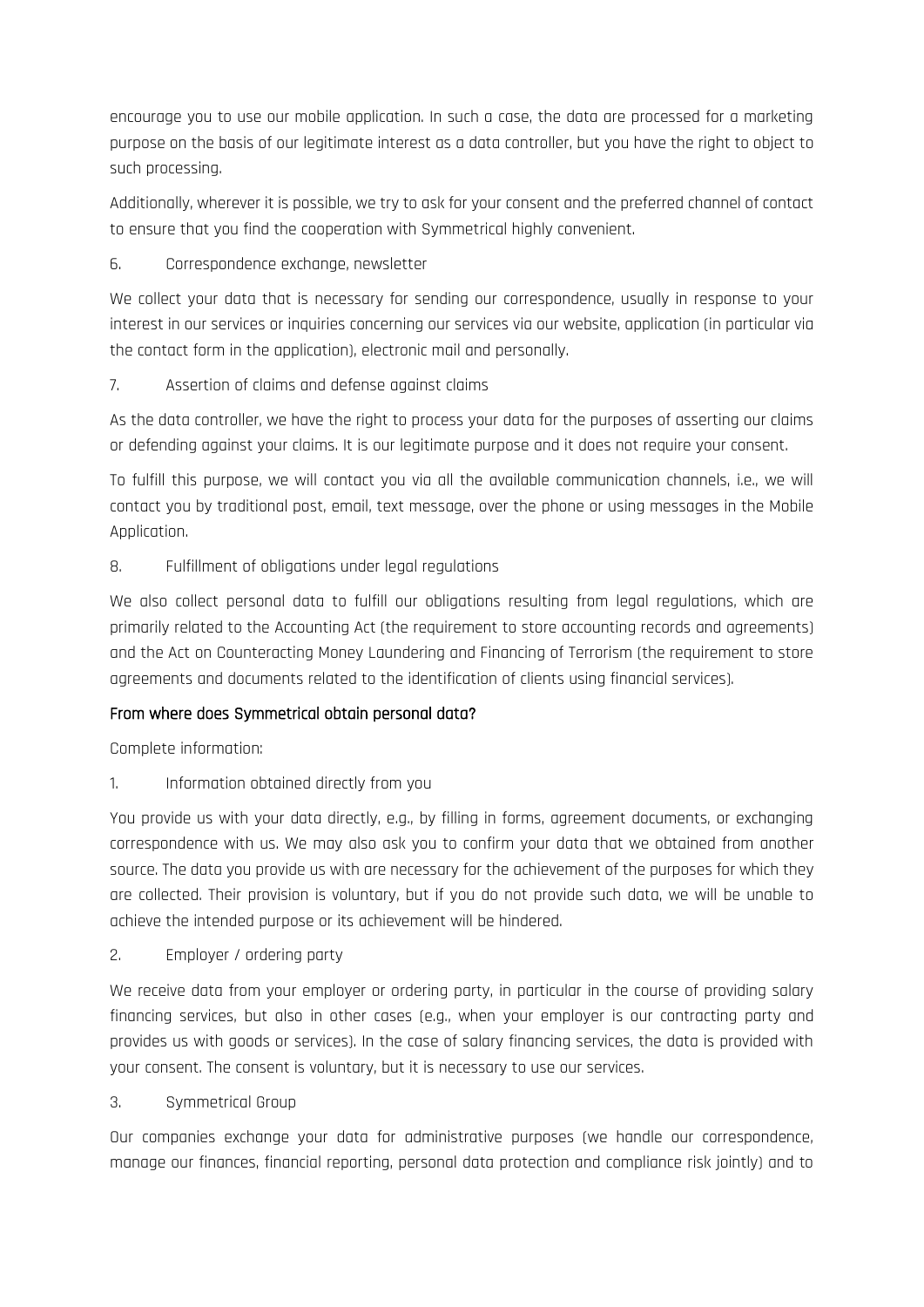provide services, in particular the salary financing services for which Symmetrical Labs is the provider of technology and data, while Symmetrical Financials is the provider of capital and financial services (as a credit intermediary or lender).

## 4. Third-party databases

With regard to the salary financing services, we supplement your data with information obtained, with your consent, from specialized databases, e.g., from economic information bureaus. These are usually data regarding your economic situation and creditworthiness as well as information which allows us to effectively manage the security of our products (e.g., information from databases on IT security incidents or devices/addresses used in fraudulent activities).

## Who will have access to my personal data?

# 1. Symmetrical Group entities

Data is exchanged within the Symmetrical group in relation to the joint use of many services, sharing the IT infrastructure, offices, etc. In the course of our operations, which in particular concern the handling of correspondence, financial reporting, or joint management of personal data security and compliance risk, data that is necessary for the performance of such operations might be exchanged between particular companies within the group.

# 2. Financial and insurance service providers

If, using the mobile application, you express your wish to use the services of a financial institution (please note that one of those institutions might be Symmetrical Financials) or an insurance company, your data that is required for the conclusion of the agreement will be transferred to such entities. The recipient of your data should advise you about the personal data processing policy that they follow (if they have not done so beforehand).

# 3. Employers / ordering parties

In the course of using the salary financing services, we exchange your data with the employer or ordering party within a scope necessary for the correct functioning of such services. Therefore, your employer might receive information on the amount of your liabilities that should be deducted from your salary or a request to confirm the data that you provided us with directly.

# 4. Subcontractors (especially technical subcontractors)

On the basis of data processing agreements, we transfer the data to our providers of various services, the most important of which are Amazon Web Services (this service enables the functioning of our system used for the provision of salary financing services) and Google GSuite / Google Firebase (we use those services to send push notifications, emails with notifications or documents that are required in the course of service provision). Our subcontractors process data within Europe and observe the highest security standards with regard to the data entrusted to them.

# 5. Third-party databases

In certain strictly defined situations, we may retransfer to economic information bureaus the information on (for example) how you repay your debt due to Symmetrical. Such situations are regulated by law and you will be notified if such a retransfer is to take place.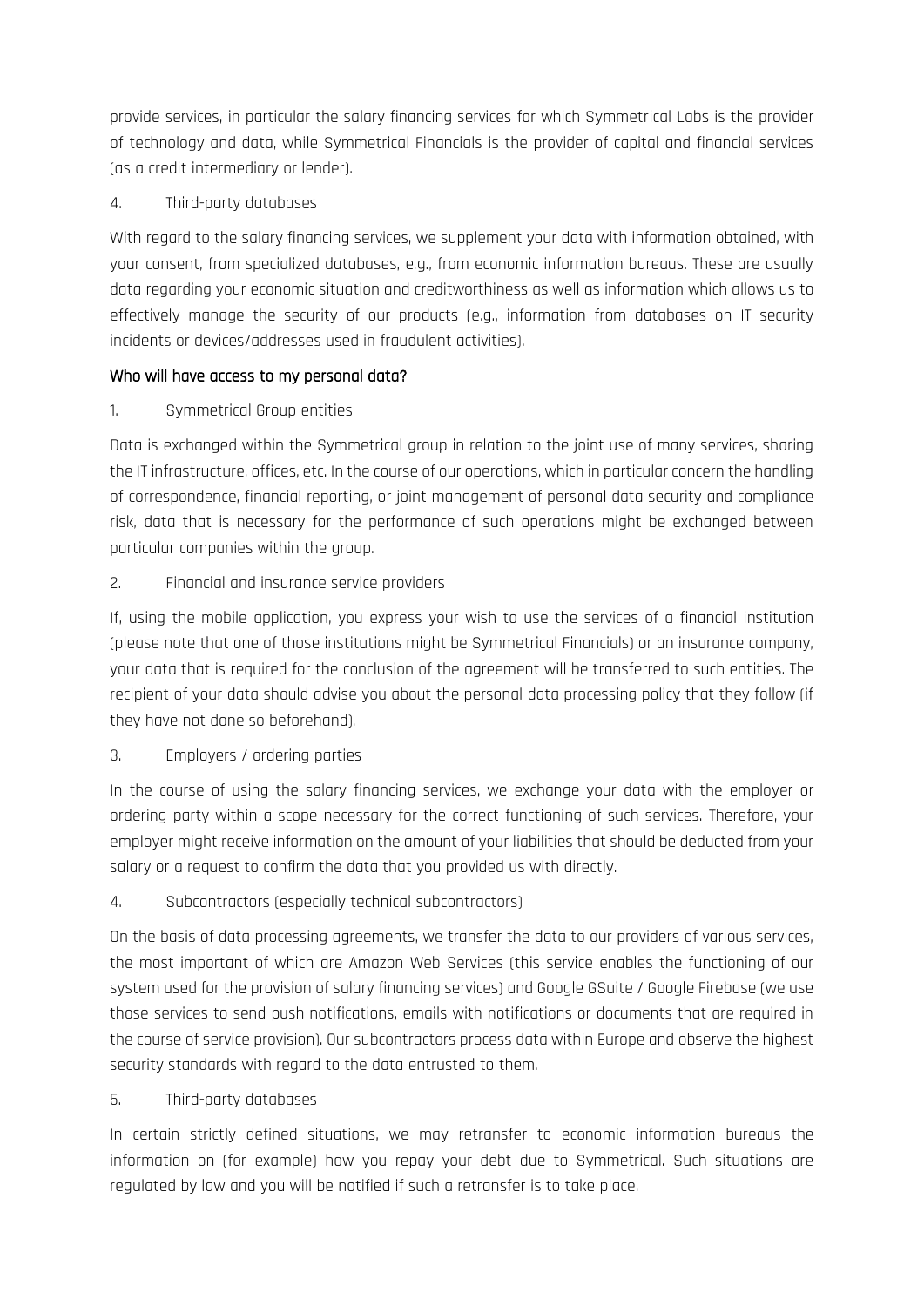#### 6. Public offices and state institutions

Legal regulations oblige us to transfer data to various state institutions. Such a transfer may be conducted without your consent or knowledge. This remains beyond our control, but we will always use our best efforts to verify the correctness of such transfers and to only transfer the required data in a secure manner that ensures the confidentiality of your data.

#### Rights of the data subject

- 1. You have the right to access your data, that is you can inquire about which of your data we process. Moreover, you can inquire about the source of such data, our subcontractors that have access to such data and other controllers that had access thereto. You can ask for a copy of your data (including an electronic copy), which will be sent to you or to a controller indicated by you.
- 2. You have the right to withdraw your consent for data processing (if you have granted such consent), but it will not affect the correctness of data processing before such withdrawal. You may not withdraw your consent for data processing if the data are processed on a basis other than your consent (e.g., under legal requirements).
- 3. You are also entitled to object to the processing of your data for marketing purposes if in your case such processing is based on our legitimate interest, i.e. without asking for your consent.
- 4. You have the right to update your data or report that they need to be corrected.
- 5. You have the right to request that your data be removed, but only if we are not obligated to the further processing thereof (in connection to an agreement or legal regulations).
- 6. You have the right to request that the processing of your data be restricted if there is any doubt as to the correctness of such processing (e.g., when you submit a complaint questioning the conclusion of the agreement).
- 7. You have the right to lodge a complaint with the Personal Data Protection Office [\(www.uodo.gov.pl\)](http://www.uodo.gov.pl/).

### Data storage period

### 1. Our services

Due to the nature of the provided services, in consideration of the requirements provided for by the Accountancy Act and the applicable statutory claim limitation period, we decided that data will be stored for 6 years as of the termination agreement. If you submit any claims or complaints, that storage period may be extended. If for any reason no agreement was concluded, we will store the data for 6 years as of their obtainment.

### 2. Correspondence

We do our best to remove the data of people with whom we exchange correspondence that is unrelated to the concluded agreements on an ongoing basis, at least once a year.

We would also like to clarify that the obligation to remove data means that we remove data which allows the unique identification of you as a natural person. However, anonymized data (i.e., data which does not contain such data as your given name, surname, PESEL number, phone number, etc.) may be